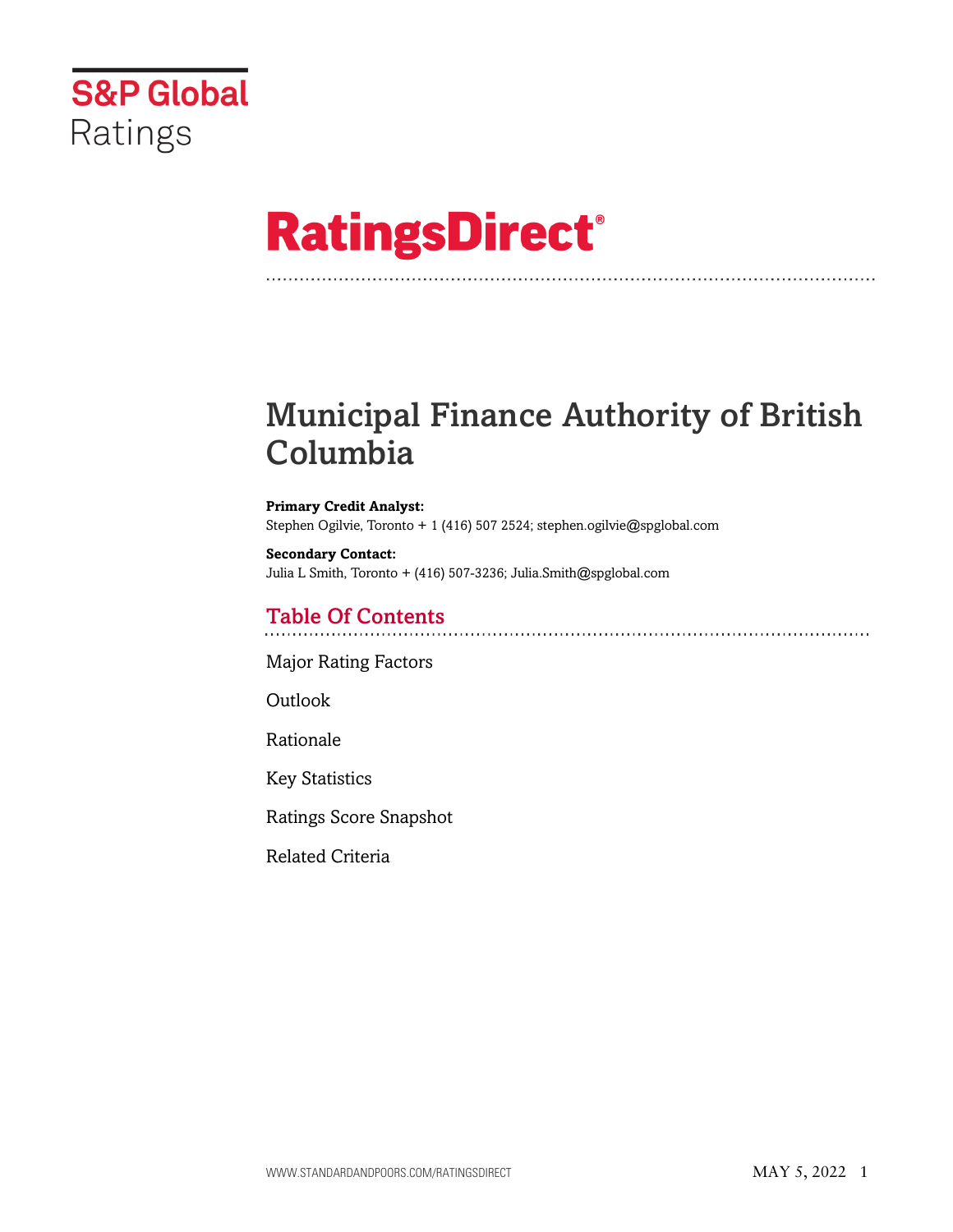## Municipal Finance Authority of British Columbia

This report does not constitute a rating action.

## <span id="page-1-0"></span>Major Rating Factors

#### Issuer Credit Rating

AAA/Stable/A-1+

| <b>Strengths</b>                                                                                                                                                                                                          | <b>Weaknesses</b>                                                                         |
|---------------------------------------------------------------------------------------------------------------------------------------------------------------------------------------------------------------------------|-------------------------------------------------------------------------------------------|
| Municipal Finance Authority of British Columbia<br>$\bullet$<br>(MFABC) is the exclusive lender of long-term debt<br>to municipalities in British Columbia (B.C.), with a<br>unique legislatively enshrined taxing power. | • Lending to Metro Vancouver represents a notable<br>concentration in the loan portfolio. |
| • The strong institutional framework that governs<br>Canadian municipalities supports the<br>creditworthiness of the B.C. municipal sector.                                                                               |                                                                                           |
| MFABC's capital framework drives its strengthening<br>$\bullet$<br>capital base.                                                                                                                                          |                                                                                           |
| Considerable liquid sinking fund investments and<br>$\bullet$<br>matched funding practices promote funding and<br>liquidity ratios above 1.0x.                                                                            |                                                                                           |

## <span id="page-1-1"></span>**Outlook**

The stable outlook reflects MFABC's long history of prudent management and governance practices, conservative risk appetite and risk management framework, and sophisticated asset-liability management, all of which we expect will continue. S&P Global Ratings believes that the recent strengthening of the authority's capital policies will continue to support its creditworthiness. We also expect that the authority will maintain its strength in accessing capital markets through a diversified investor base, as demonstrated by consistent planned debt issuances, and that its funding and liquidity position will stay strong in the next two years. Our stable outlook also underscores the expectation that MFABC will remain the exclusive lender of long-term debt to B.C. municipalities. We also expect the authority will retain its legislatively enshrined ability to levy a provincewide tax to replenish any potential draw on its debt reserve fund (DRF).

#### Downside scenario

Although we do not expect it, we could lower the rating in the next two years if MFABC's taxing powers were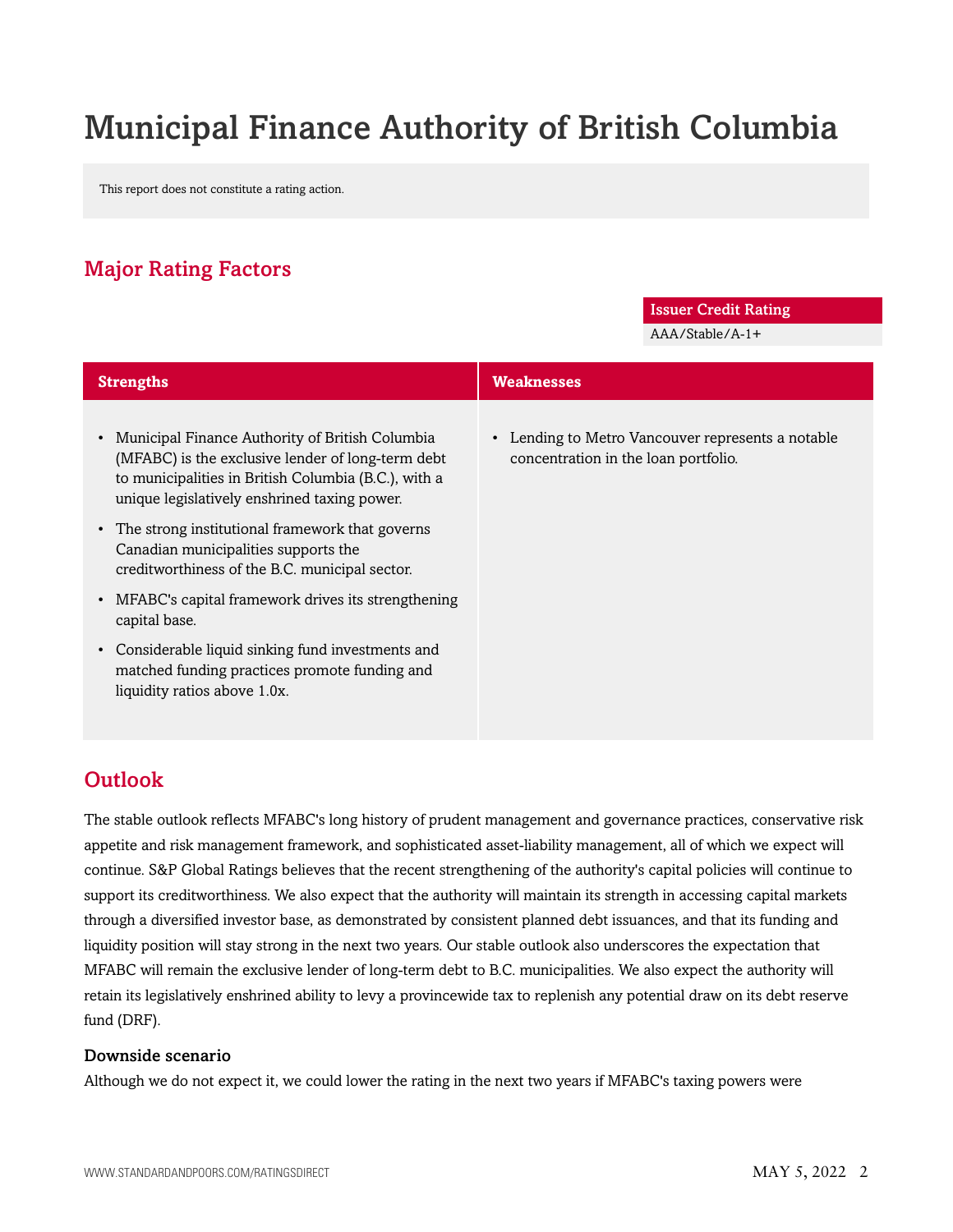constrained, or if capital adequacy ratios declined significantly due to a fall in capital following sustained operational losses or a full or partial distribution of the strategic retention fund to members. We could also consider a negative rating action if the authority was no longer the exclusive long-term lender to B.C. municipalities or in the case of a sustained decline in the credit quality of the B.C. local government sector.

### <span id="page-2-0"></span>Rationale

Our long-term issuer credit and senior unsecured debt ratings on MFABC are 'AAA'.

The authority's statutory public policy role is to be the exclusive lender of long-term debt to B.C. municipalities, and it is central to the authority's very strong business position. We consider the municipal sector in B.C. to be low risk because of its predictable and well-balanced institutional framework, and its very high economic and financial resilience. Supported by a low risk appetite and strong policy framework, MFABC's very strong management, combined with robust governance, mitigates the risk that can arise from being a moderate-size organization relative to peers, in our opinion.

MFABC's capital framework promotes the maintenance of strong levels of loss absorption. Capital scales up with new issuance and is bolstered annually by retained earnings. Funding and liquidity are strong, given prudent risk management practices that retain liquid investments in the authority's sinking funds, which stood at C\$4.3 billion at the end of 2021. We believe the pass-through nature of MFABC's operations, its plain vanilla funding, and robust cash and liquid investments support a strong overall financial risk profile.

The authority, unlike peer public sector funding agencies, has taxing powers. MFABC has the unfettered ability to impose a provincewide levy on all taxable land and improvements to replenish its DRF, if needed. MFABC is already a claimant on annual local tax bills, which we believe would expedite its ability to collect on a special levy, if needed. We consider this taxing power a key strength underpinning the 'AAA' rating.

MFABC was established in 1970 to provide low-cost financing to B.C.'s municipal sector except to the City of Vancouver and South Coast British Columbia Transportation Authority. It is a not-for-profit, tax-exempt corporation without share capital controlled by its member municipalities. Despite its establishment by provincial statute, the authority has an arm's length relationship with the government, with minimal direct linkages and no provincial guarantee on its debt. As a result, we do not view it as a government-related entity.

#### Enterprise risk profile: A very strong public policy mandate and strengthening risk management complement the low-risk municipal sector.

- We expect the municipal sector will remain low risk because of its well-balanced and predictable institutional framework, very high economic resilience, low financial system risk, and average sector leverage levels, which strong oversight of municipal borrowings by the province buttresses.
- The authority's very strong business position arises from its public policy mandate as the exclusive long-term lender to the B.C. municipal sector.
- Management policies and governance will remain very strong, with well-established and prudent management policies and practices, especially concerning asset-liability matching.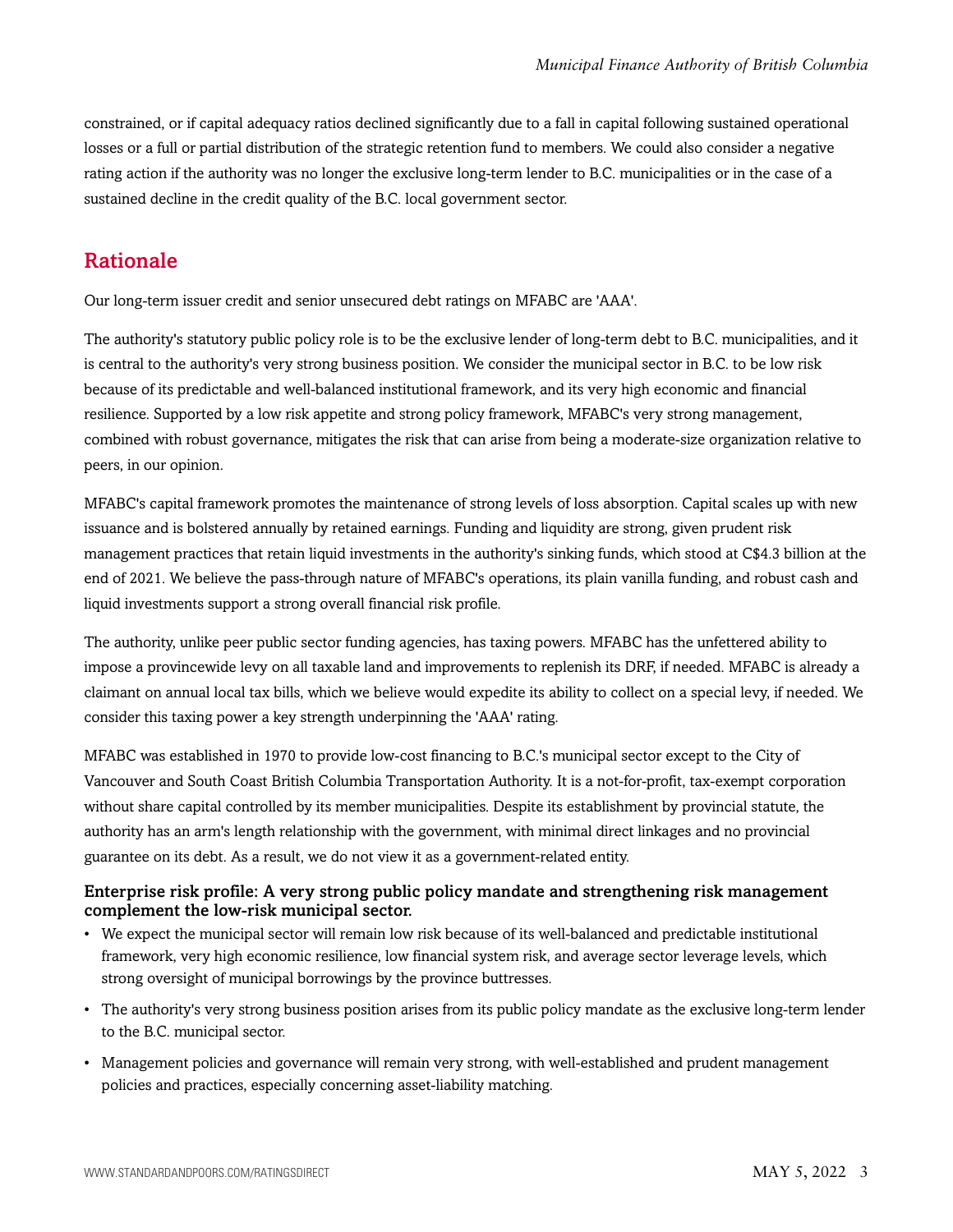We expect MFABC will maintain its strong public policy mandate as the exclusive lender of long-term debt to the municipal sector in B.C. The authority's very strong public policy role continues to be the provision of low-cost long-term funding to B.C.'s local and regional municipalities by pooling bond issues and creating liquidity in bond markets. Although its core business will remain the provision of long-term lending, MFABC also provides short-term revenue anticipation and construction financing to its municipal clients. We believe that MFABC's provision of this lending strengthens its relationship with borrowers and reinforces its policy role. Its exclusive lending status promotes revenue stability because capital needs and lending growth are tied to longer-term trends such as demographics rather than to the business cycle. Unlike most of its peers, MFABC does not face competition from other lenders, ensuring a high level of customer stability. The authority is one of the largest municipal borrowers in the country. MFABC also provides a suite of investment products to local governments through its pooled investment funds and pooled high interest savings accounts but faces strong competition from other financial institutions (namely banks and investment managers) in this space. MFABC's pooled investments ended 2021 at C\$5.6 billion in assets under management, up C\$1 billion from 2020.

Management policies and practices are prudent and contribute to our view of the authority's management and governance as very strong. MFABC's business plan sets out the organization's annual goals, both financial and nonfinancial. The board tracks progress on outcomes in regular meetings with senior staff. Risk management policies and practices reflect the organization's low risk appetite, most recently reflected in the establishment of a capital policy outlining a clear target for on-balance-sheet risk capital, the retention of operating surplus, and the ongoing management of capital. Committees must approve both loan and investment decisions. Policies cover all key aspects of MFABC's operations, including asset-liability matching as a key risk management practice. The management team is experienced; key members have long tenure with the authority. Management has a board-approved succession plan. In terms of personnel, MFABC is a relatively small organization but the pass-through nature of its business and plain vanilla funding mitigate potential risks when compared with larger peers that compete for borrowers and whose more complex funding practices expose them to higher market risks. In 2020, for the first time, MFABC began providing disclosures about its environmental, social, and governance (ESG) footprint, by mapping the end use of its bond proceeds to the U.N. sustainable development goals. The authority is committed to continuously improving this reporting.

We continue to view the B.C. municipal sector as low risk. Our public sector industry and country risk assessment is very strong because of the sector's well-balanced and predictable institutional framework, very high economic resilience, average leverage, and low financial system risk. Provincial-municipal intergovernmental arrangements are stable. B.C., like all other provinces, imposes a prudent fiscal policy framework on its municipalities. Leverage in the sector is moderate: Debt is forecast to remain close to about 80% of operating revenues and interest expense is low. As well, and like the rest of the country, the sector has very high economic resilience thanks to the province's high GDP per capita of almost C\$60,000. Canada's banking system is sound, and we view financial system risk for the B.C. municipal sector as low.

#### Financial risk profile: Strengthened capital levels will support MFABC's financial position

• The authority's capital management policy will support the continued strengthening of capital through retained earnings.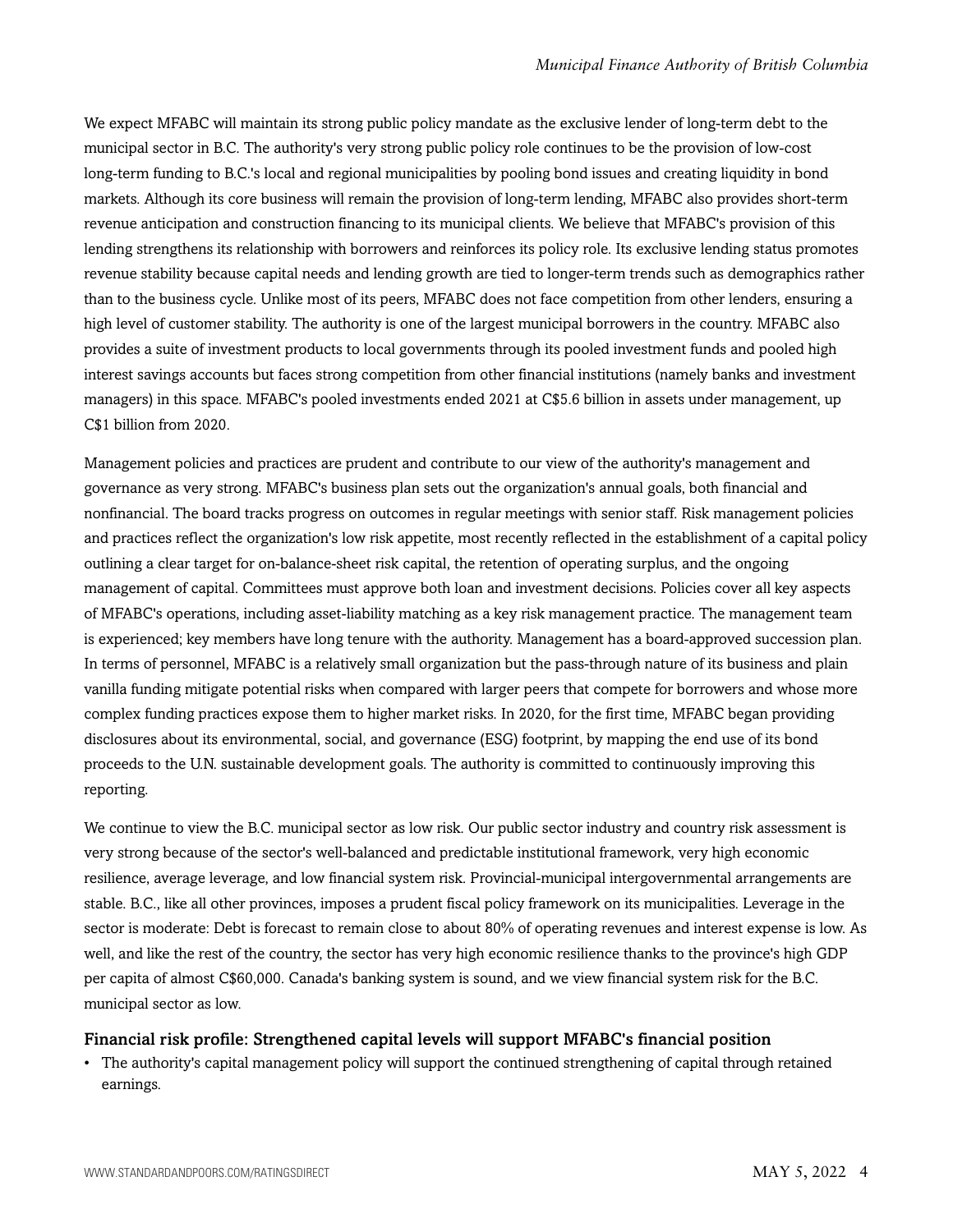- The scaling up of the loss absorbing DRF with each new debt issue also supports strong risk-adjusted capital (RAC) levels.
- MFABC's considerable holdings of liquid investments in its sinking funds of C\$4.3 billion at year-end 2021, its solid access to capital markets, and strong secondary market liquidity will sustain strong funding and liquidity.

We expect MFABC's capital adequacy policy and framework will support strong capital. The authority has set its own capital policy far above its legislated 1% DRF. MFABC has never reported a credit loss in its 50-year history. In 2021, a higher level of portfolio concentration resulting in an increase in risk-weighted assets outweighed the growth in capital, which includes the DRF (given its loss-absorbing nature). MFABC's loan portfolio has a notable concentration due to its lending to Metro Vancouver, the province's largest population center. The RAC ratio after concentration declined slightly to 7.3% from 8.0% a year earlier. MFABC's capital increased to C\$225 million (as of Dec. 31, 2021) from C\$216 million in the previous year. Capital consists of C\$123 million in the DRF and C\$102 million in the strategic retention fund (retained earnings). The before-concentration RAC ratio increased to 30.3% from 17.6% on a changed, less conservative view of the authority's operational risk.

MFABC does not take on any transformation risk because it uses fixed-rate domestic bonds to fund its lending, which supports our strong capital adequacy assessment. Risk management practices, which include very strict asset-liability matching, are sound, in our view.

MFABC holds considerable liquid investments in its sinking funds of C\$4.3 billion at the end of 2021 (equal to more than half of its gross long-term debt) and they are the foundation of the authority's very strong liquidity. For 2022, MFABC's funding ratio of assets to liabilities is 1.1x and its one-year liquidity ratio is 2.6x. The Canadian bond market, which we consider deep and diversified, provides 100% of MFABC's funding, making its funding sources slightly concentrated compared with those of peers. Although investor diversification is much stronger and continues to improve, we view the authority's investor base as slightly weaker than those of peers. Nevertheless, MFABC has unfettered access to the Canadian capital market, as has been demonstrated by oversubscribed public debt issuance during the financial crisis in 2008 and the height of pandemic market uncertainty volatility in 2020. The authority's liquidity position is also boosted by committed lines of credit totaling C\$350 million, and by its access to the Bank of Canada's contingent term repo facility.

MFABC, unlike its peers, has powers to levy a tax on all taxable properties in B.C. to replenish the DRF to its required level. We consider this a significant credit strength. The authority has the unencumbered ability to impose a provincewide levy on all taxable land (assessed at approximately C\$2.2 trillion) and improvements, if needed, to replenish its DRF. If the DRF falls to below 50% of its required level, MFABC must exercise this authority and levy the property tax. The board can immediately invoke taxing powers at its discretion and needs no approval from its municipal members or any higher level of government. The authority is already a claimant on annual local tax bills, and we believe this expedites its ability to collect on a special levy. MFABC has not reported a loan book default in its 50-year history, nor has it reported a DRF deficiency. The authority has never had to enact a special levy. We consider this taxing power a key strength underpinning the 'AAA' rating.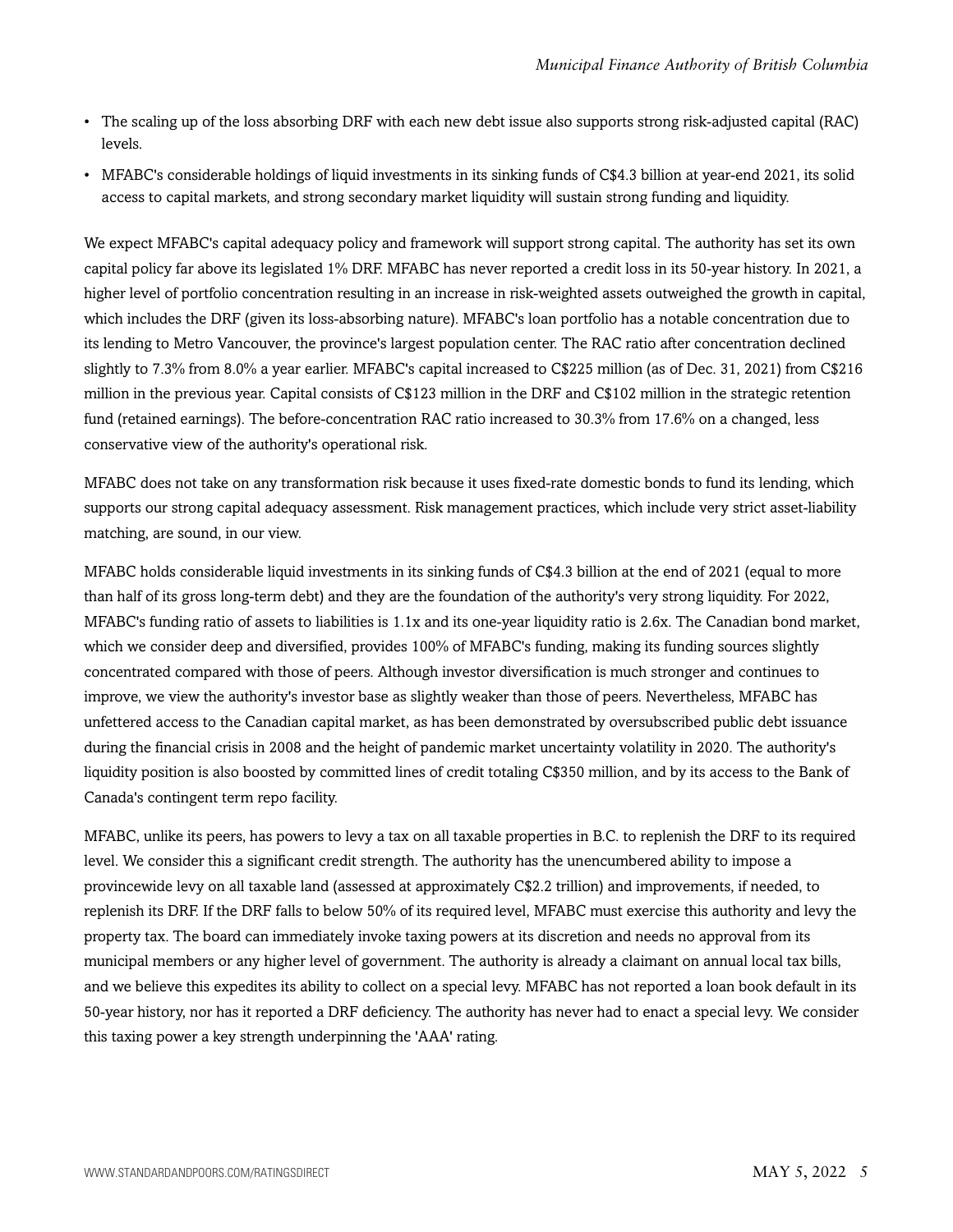## <span id="page-5-0"></span>Key Statistics

#### **Table 1**

| Municipal Finance Authority of British Columbia -- Selected Indicators |                    |          |         |         |         |  |  |
|------------------------------------------------------------------------|--------------------|----------|---------|---------|---------|--|--|
|                                                                        | --Year ended--     |          |         |         |         |  |  |
| (Mil. C <sub>S</sub> )                                                 | 2021               | 2020     | 2019    | 2018    | 2017    |  |  |
| <b>Business position</b>                                               |                    |          |         |         |         |  |  |
| Total assets*                                                          | 10,490.8           | 10,083.3 | 9,358.0 | 9,244.0 | 8,845.0 |  |  |
| Customer loans (gross)                                                 | 5,617.7            | 4,946.7  | 4,914.0 | 4,972.0 | 4,681.0 |  |  |
| Growth in loans (%)                                                    | 13.6               | 0.7      | (1.2)   | 6.2     | 1.6     |  |  |
| Net interest revenues                                                  | 128.4              | 121.8    | 121     | 119     | 115     |  |  |
| Noninterest expenses                                                   | 3.7                | 3.6      | 3.5     | 3.3     | 3.2     |  |  |
| Capital and risk position                                              |                    |          |         |         |         |  |  |
| Total liabilities*                                                     | 9,948.9            | 9,303.3  | 8,866.0 | 8,953.8 | 8,494.2 |  |  |
| Total adjusted capital                                                 | 225                | 216.1    | 195     | 181     | 173     |  |  |
| Assets/capital (%)                                                     | 46.6               | 46.7     | 48      | 51.2    | 51.7    |  |  |
| RAC ratio before diversification                                       | 30.3               | 17.6     | 16.1    | 14.8    | 14.3    |  |  |
| RAC ratio after diversification                                        | 7.3                | 8        | 7.9     | 6.8     | 7.4     |  |  |
| Gross nonperforming assets/gross loans                                 | $\Omega$<br>$\sim$ |          |         |         |         |  |  |
| Funding and liquidity (x)                                              |                    |          |         |         |         |  |  |
| Liquidity ratio with loan disbursement (1 year) §                      | 2.6                | 1.4      | 1.6     | 1.8     | 1.2     |  |  |
| Liquidity ratio without loan disbursement (1 year) §                   | 2.6                | 2.1      | 2.5     | 1.8     | 1.7     |  |  |
| Funding ratio $(1$ year) $\S$                                          | 1.1                | 1.2      | 1       | 1.2     | 0.5     |  |  |

<span id="page-5-1"></span>\*As per balance sheet. §Includes sinking funds. RAC--Risk-adjusted capital. N/A--Not applicable.

## Ratings Score Snapshot

#### **Table 2**

| Municipal Finance Authority of British Columbia -- Ratings Score Snapshot |                  |  |  |  |
|---------------------------------------------------------------------------|------------------|--|--|--|
| <b>Issuer Credit Rating</b>                                               | $AA/Stable/A-1+$ |  |  |  |
| SACP                                                                      | aa+              |  |  |  |
| Enterprise Risk Profile                                                   | Very strong (1)  |  |  |  |
| PICRA                                                                     | Strong (2)       |  |  |  |
| <b>Business Position</b>                                                  | Very strong (1)  |  |  |  |
| Management & Governance                                                   | Very strong (1)  |  |  |  |
| Financial Risk Profile                                                    | Strong (2)       |  |  |  |
| Capital Adequacy                                                          | Strong (2)       |  |  |  |
| Funding                                                                   | Neutral          |  |  |  |
| Liquidity                                                                 | Very strong (1)  |  |  |  |
| Support                                                                   | $\Omega$         |  |  |  |
| <b>GRE</b> Support                                                        | $\Omega$         |  |  |  |
| Group Support                                                             | $\Omega$         |  |  |  |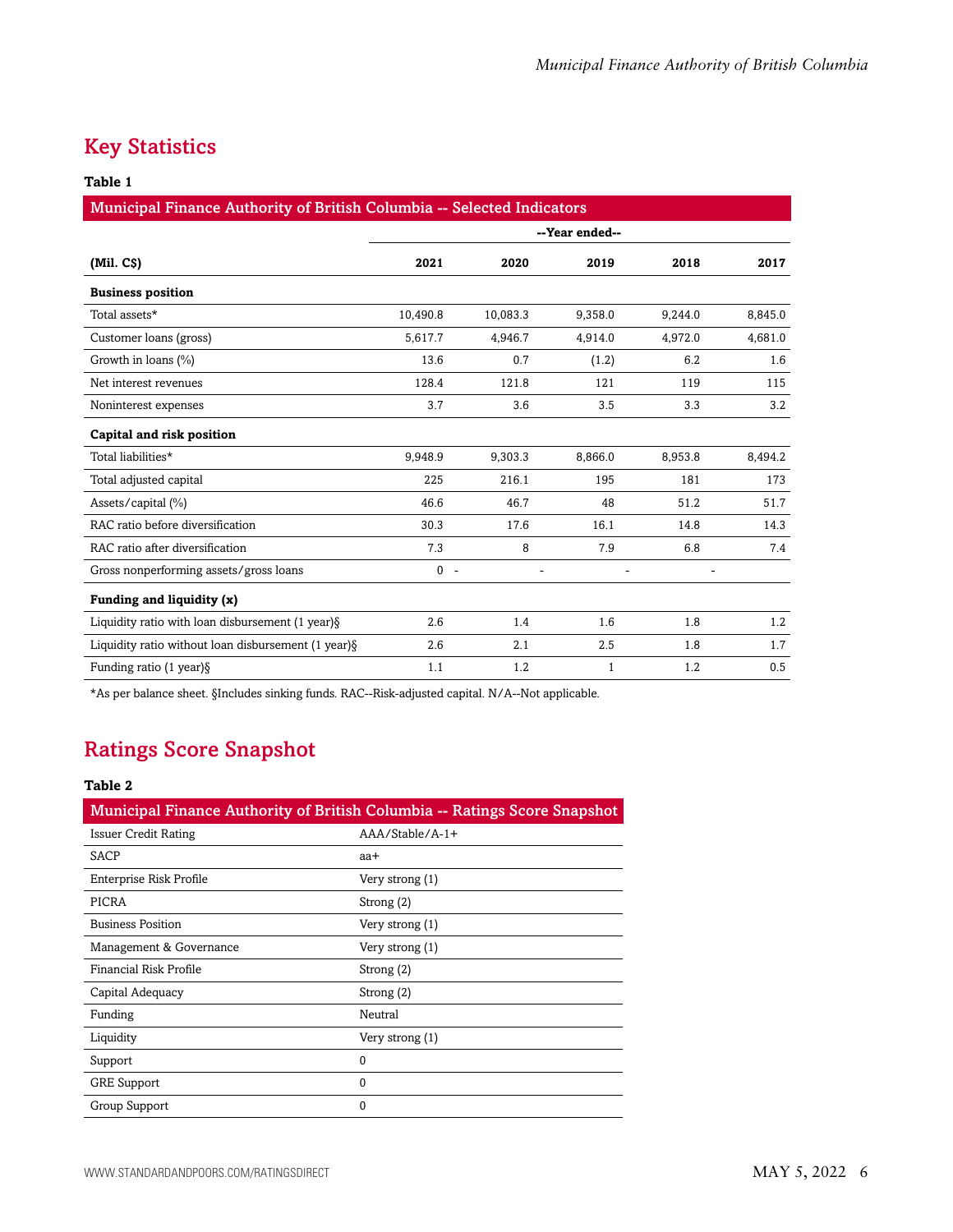#### **Table 2** Municipal Finance Authority of British Columbia -- Ratings Score Snapshot (cont.) Additional Factors 1

### <span id="page-6-0"></span>Related Criteria

- Public-Sector Funding Agencies: Methodology And Assumptions, May 22, 2018
- Risk-Adjusted Capital Framework Methodology, July 20, 2017
- Methodology For Linking Long-Term And Short-Term Ratings, April 7, 2017
- Principles Of Credit Ratings, Feb. 16 2011
- Environmental, Social, And Governance Principles In Credit Ratings, Oct. 10, 2021

| Ratings Detail (As Of May 5, 2022)*                    |                                        |                      |  |  |  |  |
|--------------------------------------------------------|----------------------------------------|----------------------|--|--|--|--|
| <b>Municipal Finance Authority of British Columbia</b> |                                        |                      |  |  |  |  |
| <b>Issuer Credit Rating</b>                            |                                        | $AA/Stable/A-1+$     |  |  |  |  |
| Commercial Paper                                       |                                        |                      |  |  |  |  |
| Local Currency                                         |                                        | $A-1+$               |  |  |  |  |
|                                                        | Canada National Scale Commercial Paper | $A-1(HIGH)$          |  |  |  |  |
| Senior Unsecured                                       |                                        | AAA                  |  |  |  |  |
| <b>Issuer Credit Ratings History</b>                   |                                        |                      |  |  |  |  |
| 19-Mar-2008                                            | Foreign Currency                       | $AA/Stable/A-1+$     |  |  |  |  |
| 29-Aug-2007                                            |                                        | $AA+$ /Positive/A-1+ |  |  |  |  |
| 21-Feb-2006                                            |                                        | $AA+$ /Stable/A-1+   |  |  |  |  |
| 19-Mar-2008                                            | Local Currency                         | $AAA/Stable/A-1+$    |  |  |  |  |
| 29-Aug-2007                                            |                                        | $AA+$ /Positive/A-1+ |  |  |  |  |
| 21-Feb-2006                                            |                                        | $AA+$ /Stable/A-1+   |  |  |  |  |

\*Unless otherwise noted, all ratings in this report are global scale ratings. S&P Global Ratings' credit ratings on the global scale are comparable across countries. S&P Global Ratings' credit ratings on a national scale are relative to obligors or obligations within that specific country. Issue and debt ratings could include debt guaranteed by another entity, and rated debt that an entity guarantees.